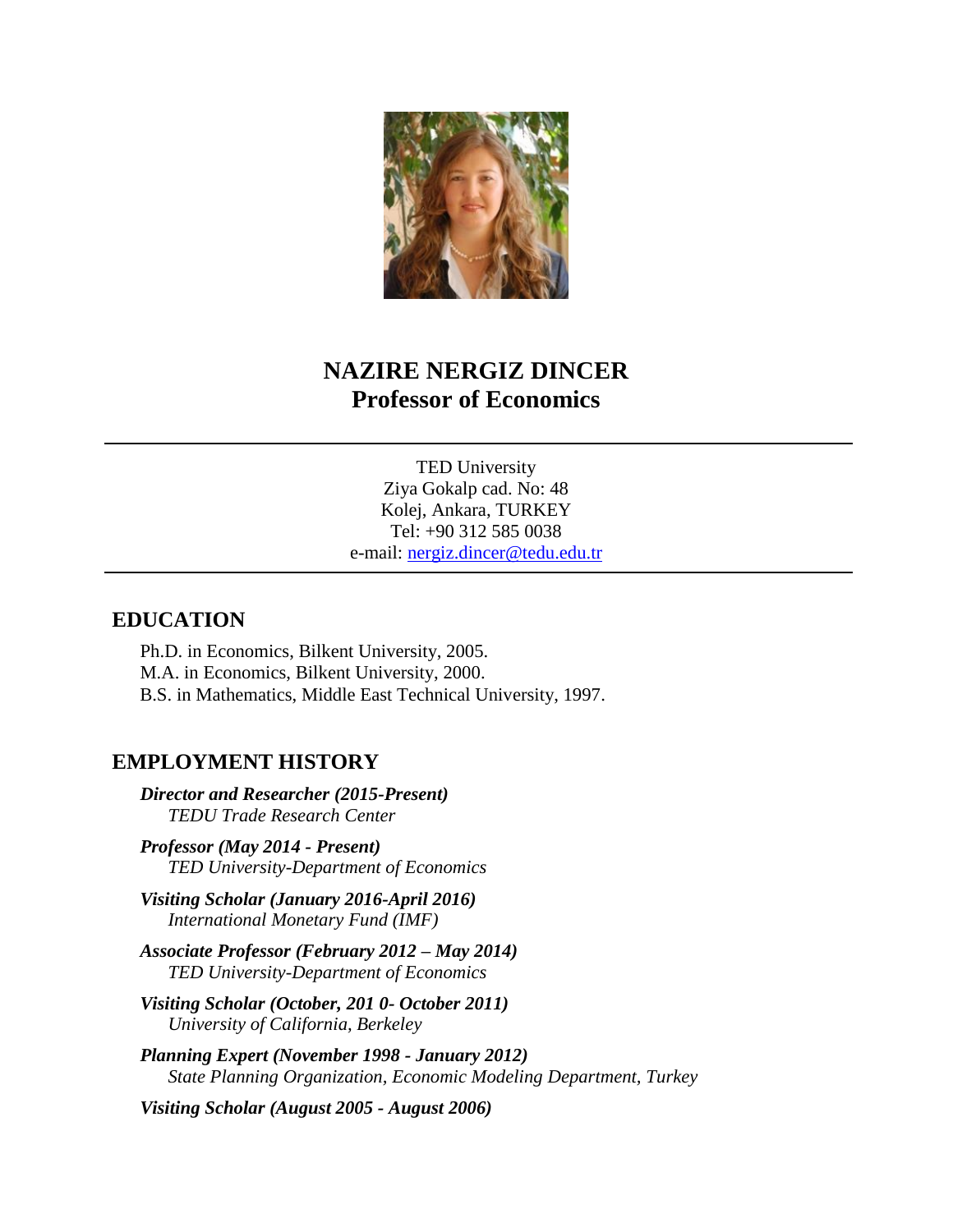*University of California, Berkeley*

### **Ph.D. DISSERTATION**

Five Essays on Monetary Policy Applications in an Open Economy under Economic Uncertainty and Shocks, 2004 under the supervision of Professor Hakan Berument.

# **GRANTS and AWARDS**

**2020-2021**: TED University Research Grant , "The Potential Impact of the COVID-19 Crisis on Turkish Economy from the Lens of International Trade," *principal investigator*

**2019-2021**: TUBITAK 1001 Grant*,* "Investigating the Impact of Syrian Refugees on Export and Production Patterns of Turkish Firms Using Micro-Level Data," *researcher*.

**2014-2016:** TUBITAK 1001 Grant*,* "Adult Education: Determinants and Economic Impacts," *principal investigator*

**2014:** TED University Research Grant, "Services Trade and Product Quality," *researcher*

**2012-2013:** TUBITAK 1001 Grant*,* "Services Trade in Turkey: A Firm-Level Analysis," *researcher*

**2010:** TUBITAK 2219 Grant-post-doctoral research fellowship abroad

**2010:** Academic Encouragement Award of Central Bank of Republic of Turkey (CBRT)

**2009 to present**: Research Fellow to Economic Research Forum, Cairo, Egypt

### **JOURNAL ARTICLES (**Journals Listed in SSCI or SCI are Marked with \*)

- \* "Trends in Monetary Policy Transparency: Further Updates", International Journal of Central Banking,(forthcoming) (with Barry Eichengreen and Petra Geraats)
- "Do AEO Programs Facilitate Trade? An Empirical Assessment of the OIC Member States," *Efil Journal of Economic Research* (forthcoming) (with Ayca Tekin-Koru).
- \* "The effect of border barriers to services trade on goods trade." *The World Economy* (2020), *43*(8), 2093-2118, (with Ayca Tekin-Koru).
- "Foreign Language Training and Export Performance of Firms." *Ekonomik Yaklasim* (2020), *31*(114), 1-21 (with Seda Köymen-Özer and Ayça Tekin-Koru).
- "An index for transparency for inflation-targeting central banks: application to the Czech National Bank". *International Monetary Fund* (2018) (with Al-Mashat, Bulir, Hlédik, Holub, Kostanyan, & Portillo).
- \* "Adult education as a stepping-stone to better jobs: An analysis of the adult education survey in Turkey" *Adult Education Quarterly* (2018), *68*(4), 316-346 (with Seyit Mümin Cilasun, Sırma demir Şeker and Ayça Tekin-Koru).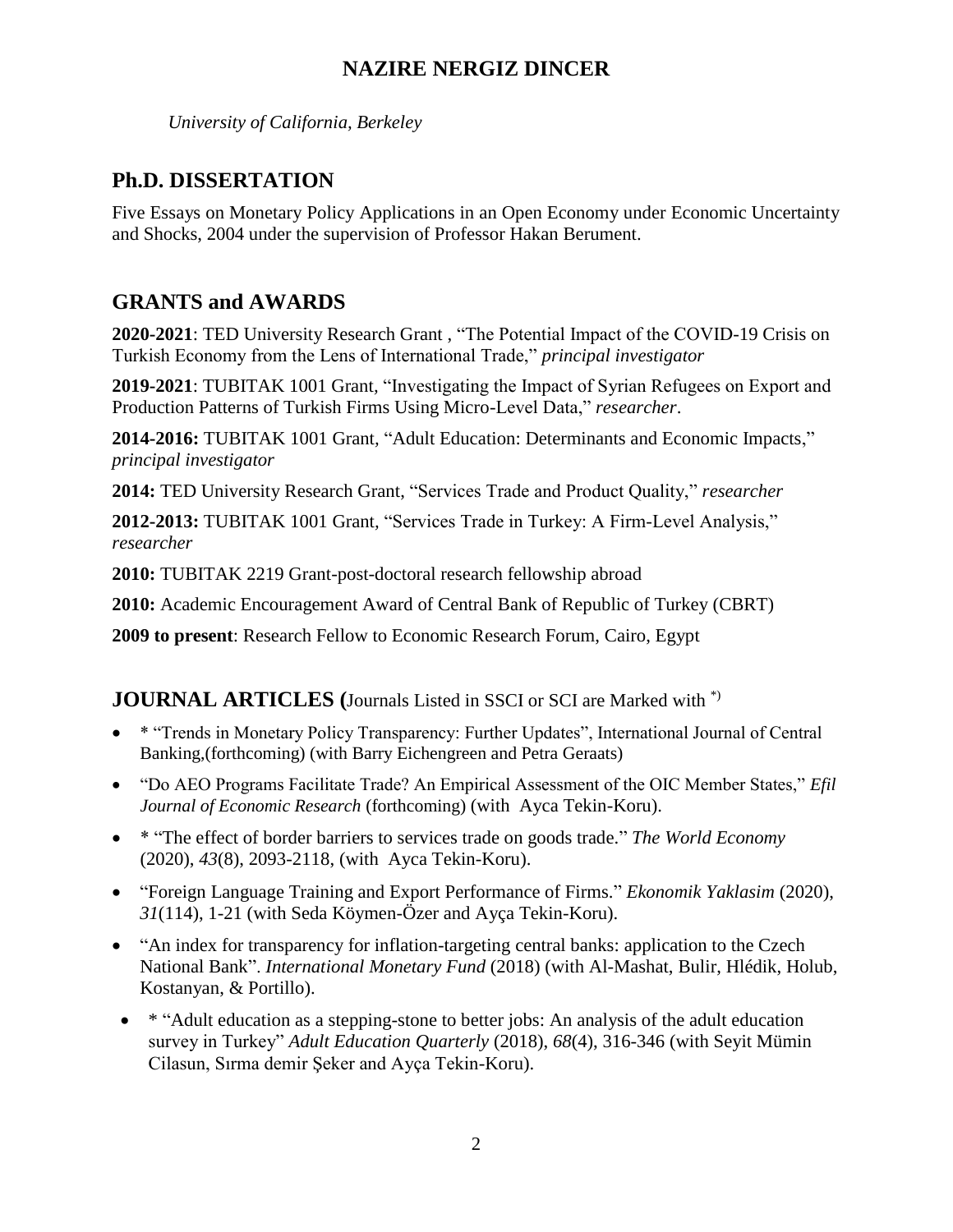- \* "Gains from trade due to within-firm productivity: Does services exporting matter?" Economics: The Open-Access, Open-Assessment E-Journal 11.2017-11 (2017): 1-17 (with Ayca Tekin-Koru)
- \* "Costs of a missing FTA: the case of Turkey and Algeria." *Empirica* (2017): 1-17 (with Ayça Tekin-Koru, and Pinar Yaşar)
- \* "A League of Their Own: Services Exporters–A Developing Country Perspective". *The Journal of International Trade & Economic Development*, 25(5), lead article, 615-635; 2016 (with Ayca Tekin-Koru)
- \* "Investigation of Participation in Adult Education in Turkey: AES Data Analysis." *Comparative Education Review*, 60(3), 530-548; 2016 (with Ayca Tekin-Koru and Petek Askar)
- \* "Persistency of Turkish Export Shocks: A Quantile Autoregression (QAR) Approach" *Empirica,* 43(3), 445-460; 2016 (with Hakan Berument and Pınar Yaşar).
- "Identification of Current Account Deficit: The Case of Turkey"; *The International Trade Journal,* Vol. 29, no.1; 1-25; 2015 (with Pınar Yasar).
- \* "Macroeconomic Impact of Bank Regulation and Supervision: A cross-country investigation"; *Emerging Markets Finance and Trade*, vol. 50, no. 1, 52-70; 2014 (with Bilin Neyapti)
- \* "Central Bank Transparency and Independence: Updates and New Measures" *International Journal of Central Banking*, Vol. 10, No. 1: 189-259, 2014 (with Barry Eichengreen).
- \* "External income shocks and Turkish exports: A sectoral analysis" *Economic Modelling*, Vol. 37, 476-484, February 2014 (with Hakan Berument and Zafer Mustafaoglu).
- \* "The Architecture and Governance of Financial Supervision: Sources and Implications" International Finance, Vol. 15, No. 3: 309-325, Winter 2012. Also, NBER Working Paper, 17401, 2011 (with Barry Eichengreen).
- \* "Effects of Growth Sustainability on Economic Performance" *European Journal of Operational Research*, [Vol. 217, No. 2\(](http://www.sciencedirect.com/science?_ob=PublicationURL&_hubEid=1-s2.0-S0377221711X00061&_cid=271700&_pubType=JL&view=c&_auth=y&_acct=C000228598&_version=1&_urlVersion=0&_userid=10&md5=6aafa56e00dc01c5fe51627be7e1bed4)1): 351-356, March 2012 (with Hakan Berument and Zafer Mustafaoglu).
- \* "The Effects of Exchange Rate Fluctuations on Exports: A Sectoral Analysis for Turkey" *Journal of International Trade and Economic Development* Vol. 20, No. 6: 809-837, 2011 (with Magda Kandil).
- \* "Total Factor Productivity and Macroeconomic Stability" *Journal of International Trade and Economic Development* Vol. 20, No. 5: 605-629, 2011 (with Hakan Berument and Zafer Mustafaoglu).
- "Central Bank Transparency: Causes, Consequences and Updates" *Theoretical Inquiries in Law*, Vol. 11, No.1, Article 5, 2010. Also, NBER Working Paper, 14791, 2009 (with Barry Eichengreen).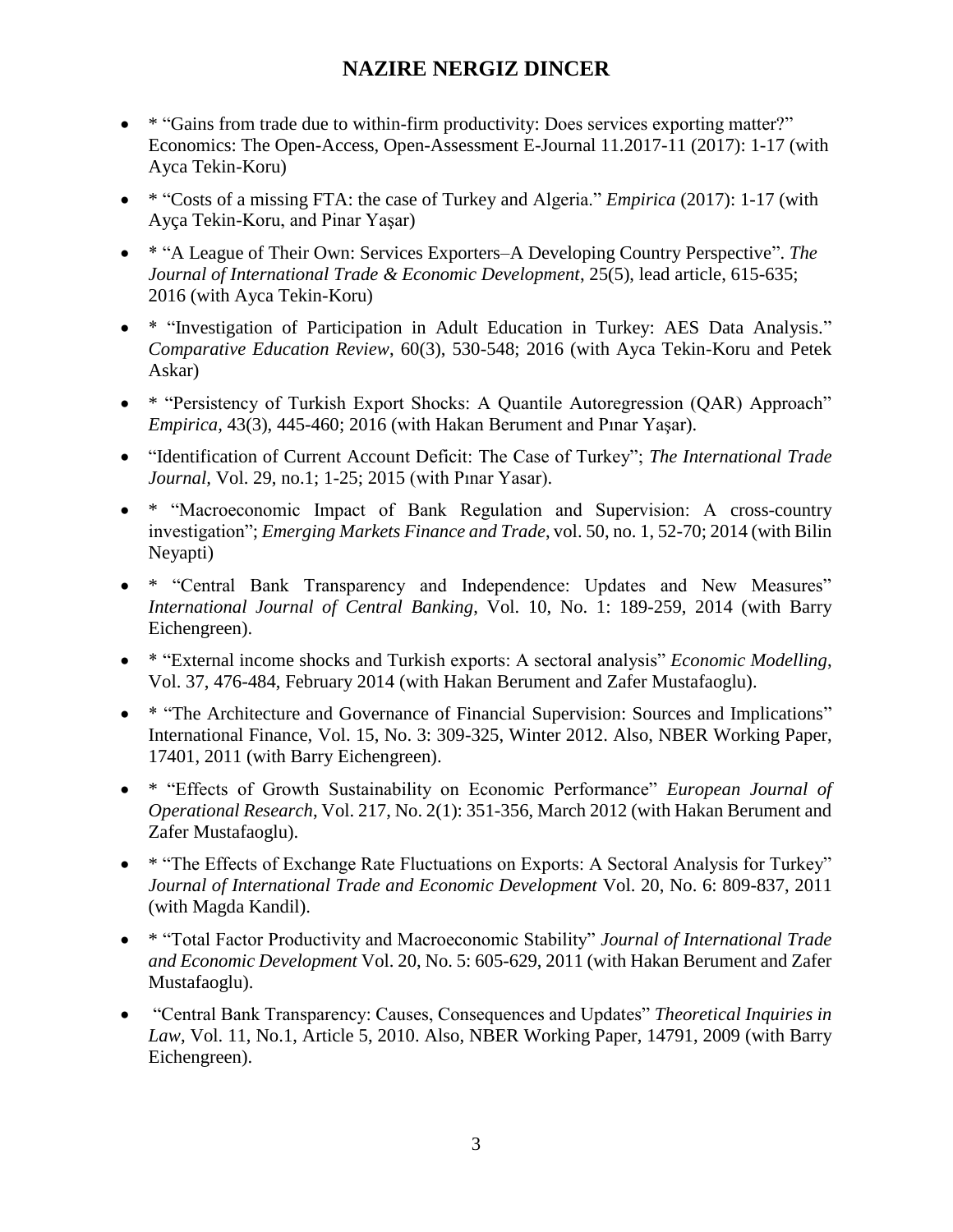- \* "Quality of Fiscal Adjustment: An Empirical Analysis of Turkey" *Journal of Economic Policy Reform*, Vol. 12, No. 2: 111 – 126, 2009 (with Zeynel A. Ozdemir).
- \* "What Determines The "Legal" Quality Of Bank Regulation And Supervision?" *Contemporary Economic Policy*, Vol. 6, No. 4: 607-22, 2008 (with Bilin Neyapti).
- "A Comparative Analysis of Exchange Rate Fluctuations and Economic Activity: The Cases of Egypt and Turkey" *International Journal of Development Issues*, Vol. 7, No. 2, 2008 (with Magda Kandil).
- "Measuring the Effects of Monetary Policy for Turkey" *Journal of Economic Cooperation among Islamic Countries*, Vol.29, No.1: 88-107, 2008 (with Hakan Berument).
- "The Effects of Exchange Rate Fluctuations on Economic Activity in Turkey" *Journal of Asian Economics*, Vol. 18, No. 3: 490-508, 2007 (with Magda Kandil and Hakan Berument).
- "The Center and Periphery Relations in International Stock Markets" *Applied Financial Economic Letters*, Vol. 2, No. 6: 365-370, 2006 (with Hakan Berument and Hasan Olgun).
- \* "Denomination Composition Of Trade And Trade Balance: The Empirical Evidence" *Applied Economics*, Vol. 37: 1177-91, 2005 (with Hakan Berument).
- \* "Inflation and Inflation Uncertainty: Evidence on G-7 countries" *Physica A*, Vol. 348: 371- 379, March 2005 (with Hakan Berument).
- \* "Measuring the Quality of Bank Regulation and Supervision and its Macroeconomic Effects –An Application to Transition Economies" *Economic Inquiry*, Vol. 43, No.1: 79-99, January 2005. (with Bilin Neyapti).
- \* "The Effects of Exchange Rate Risk on Economic Performance: Turkish Experience" *Applied Economics*, Vol. 36, No. 21: 2429-2441, December 2004 (with Hakan Berument).
- \* "Do Capital Flows Improve Macroeconomic Performance in Emerging Markets?: The Turkish Experience", *Emerging Markets Trade and Finance*, Vol. 40, No.4: 20-32, July-August 2004 (with Hakan Berument).
- \* "An Assessment of the 1999 Banking Law of the Turkish Republic" *İsletme, İktisat ve Finans* (a Turkish Journal), 2000(3) (with Bilin Neyaptı).

# **BOOK CHAPTERS**

- COVID-19 krizinin Dünya Ekonomisi üzerine Etkileri. In Çolak, Ö.F. (Ed). (2020). *Salgın Ekonomisi*, Efil Yayınevi.
- Transparency of Monetary Policy in the Postcrisis World. In Mayes, Siklos and Sturm (2919). *The Oxford Handbook of the Economics of Central Banking.* Oxford University Press, (with Barry Eichengreen and Petra Geraats).
- Is There Room for Services Trade of Turkey in the North Atlantic Marketplace? In Hamilton, D. S., Noi, A. Ü., & Altay, S. (Eds.). (2018). *Turkey in the North Atlantic Marketplace.* Brookings Institution Press, pp. 167-198, 2018 (with Ayça tekin-Koru).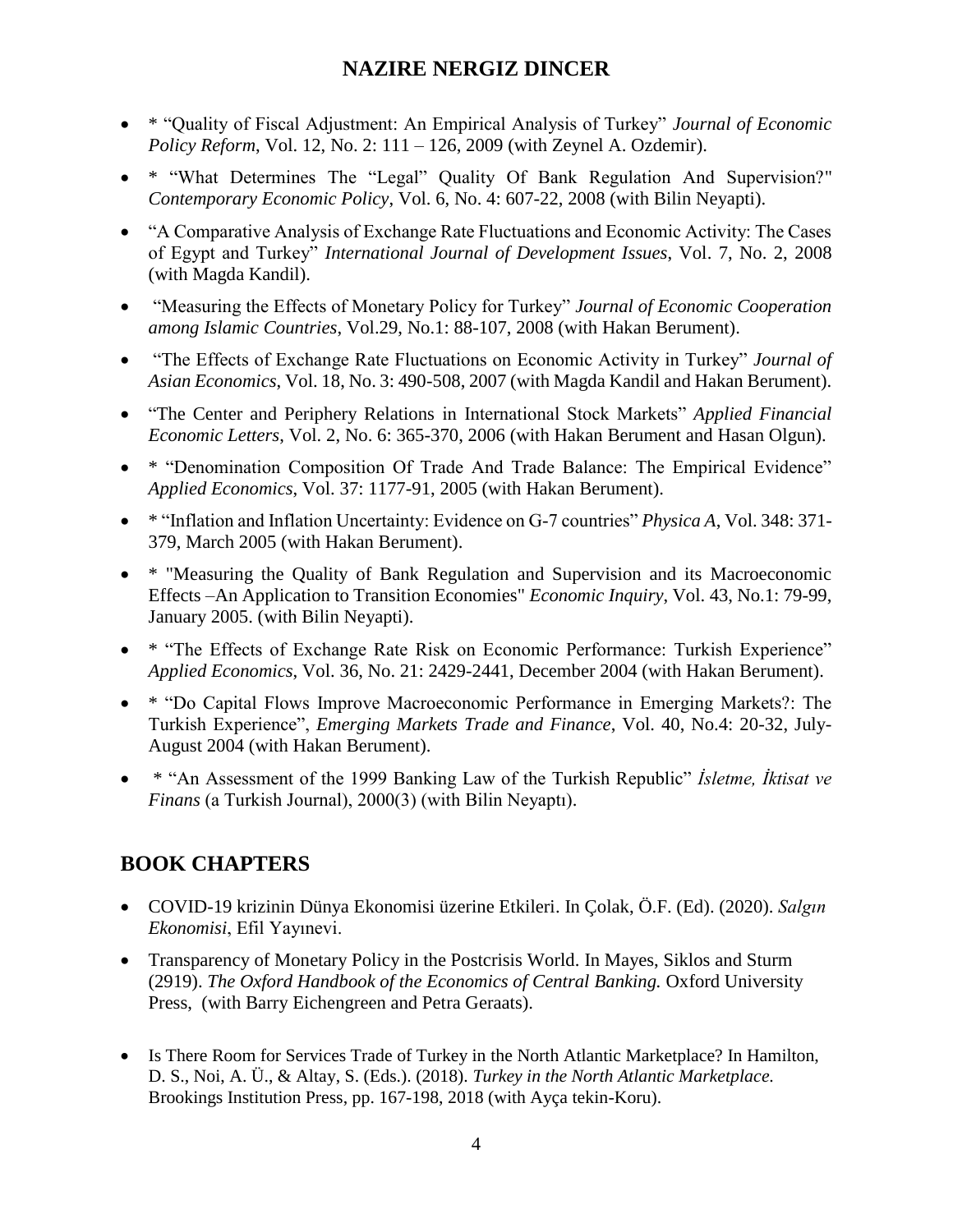- Transport Sectors in Turkey. In: Subidey Togan, *The liberalization of Transportation Services in the EU and Turkey* Oxford University Press, Oxford, UK, pp. 37-76, 2016 (with Subidey Togan)
- Central Bank Transparency: Where, Why and to What Effect? In: Jean-Philippe Touffut *Central Banks as Economic Institutions* Cheltenman, UK: Edward Elgar, 105-142, 2008. Also NBER Working Paper, 13003, 2007 (with Barry Eichengreen).

### **OTHER PUBLICATIONS**

- "Yuvarlak Masa-Kriz Tartışması." with Ayça Tekin-Koru, Korkut Boratav, Ömer Faruk Çolak and ErinçYeldan, İktisat ve Toplum, 95 September 2018.
- "Türkiye'de KOBİ'lerin Yapısına Dair Bir Tartışma." with Ayça Tekin-Koru, İktisat ve Toplum, 91, May 2018.
- "Türkiye'de Hizmetler İhracatının Yapısı with Ayça Tekin-Kor,. İktisat ve Toplum, 90 April 2018.
- "Türkiye'de Firma Verimliliği." with Ayça Tekin-Koru, İktisat ve Toplum, 89, March 2018.
- "Türkiye'de Sanayi ve Hizmet Sektörleri" with Ayça Tekin-Koru, İktisat ve Toplum, No. 88, February 2018.
- "Para Politikasında (Kurumsal) Arayış: Merkez Bankaları Kurumsal Değişimlerin Eşiğinde mi?" İktisat ve Toplum, No. 63, January 2016.
- "Hizmet Ticareti'nde Ampirik Çalışmalar Çalıştayı," with Ayça Tekin-Koru, İktisat ve Toplum, No. 46, August 2014.
- "Türkiye'de Kadın Olmak: Kadının Eğitimi Yok, İşi Yok, Geliri Yok, Söz Hakkı Yok..." İktisat ve Toplum, No. 41, March 2014.
- "Eğitim Politikasının Üvey Evladı: Yetişkin Eğitimi," with Ayca Tekin-Koru, İktisat ve Toplum, No. 36, Efil Yayınevi, October 2013.
- "Susar Kadın Ünzile: Susar Çünkü Okuyamaz Yazamaz," with Ayca Tekin-Koru, İktisat ve Toplum, Efil Yayınevi, No. 29, March 2013.

## **RECENT CONFERENCES**

### **Organization**

4th Biennial Empirical Investigations in Services Trade (EIST) Conference, 2020 International Conference of TRC, 2019 3rd Biennial Empirical Investigations in Services Trade (EIST) Conference, 2018 16th Annual Summer Middle East Economic Association (MEEA) Conference, 2017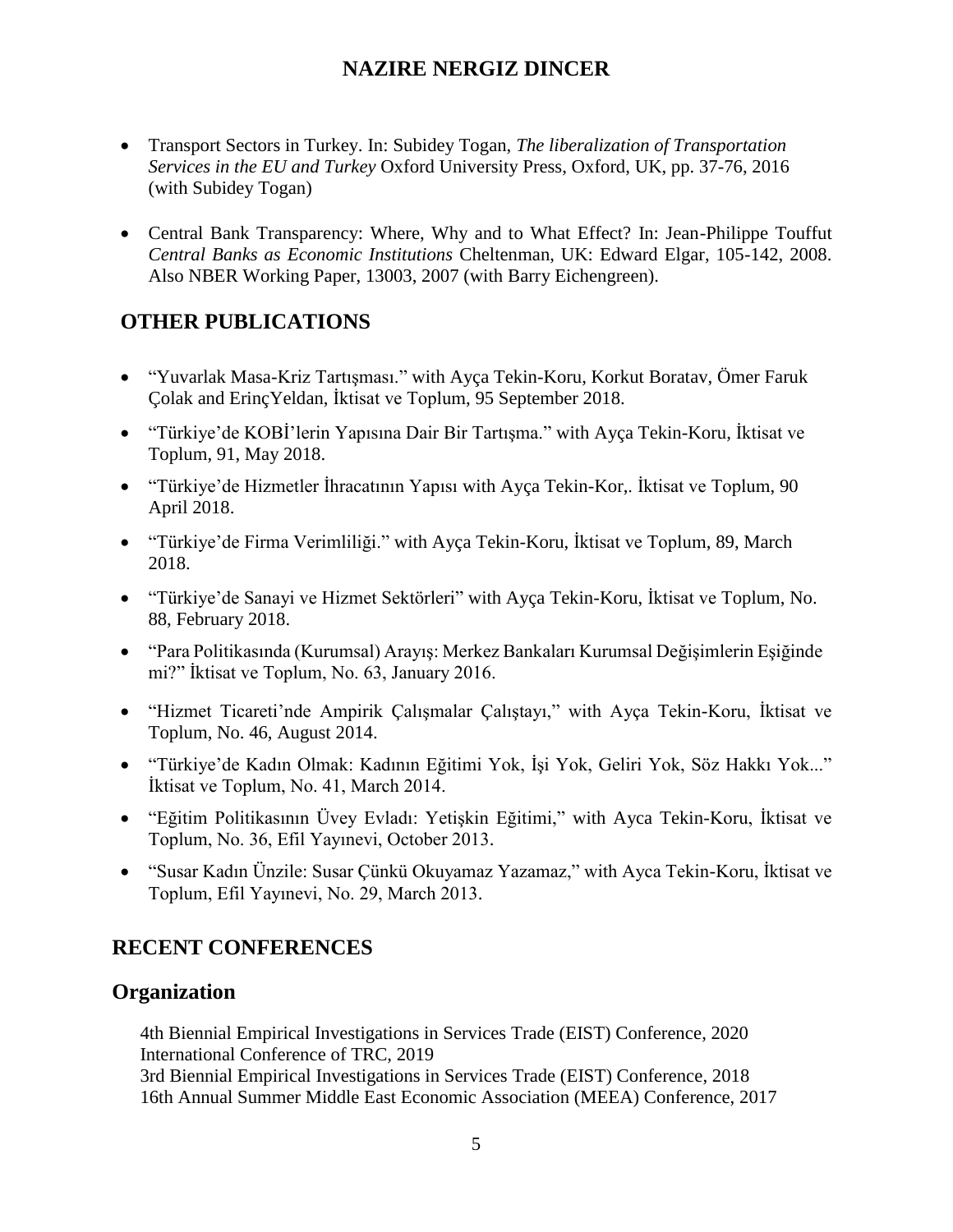2nd Biennial Empirical Investigations in Services Trade (EIST) Conference, 2016 1st Biennial Empirical Investigations in Services Trade (EIST) Conference, 2014

#### **Presentation**

- "Capital Inputs Sourcing from China and Export Quality Upgrading " 2020 ERF Annual Conference. Cairo. Western Economic Association Annual Conference. 2019 Western Economic Association Annual Conference. San Francisco
- "Trade and Exchange Rate Effects: Evidence from Turkish Firm-Level Data " 2020 ERF Annual Conference. Cairo. Western Economic Association Annual Conference. 2019 Western Economic Association Annual Conference. San Francisco
- "An Anatomy of Firm-Level Productivity in Turkey in the AKP Era" 2019 Middle East Economic Association Annual (ASSA) Meeting. Atlanta. 2019 ERF Annual Conference. Kuwait.
- "Do AEO Programs Facilitate Trade? An Empirical Assessment of the OIC Member States?" 2019 Middle East Economic Association Annual (ASSA) Meeting. Atlanta. 2019 ERF Annual Conference. Kuwait.

"The Effect of Network Services Trade Barriers on Goods Trade" with Ayca Tekin-Koru 2017 Warsaw International Economics Conference, Warsaw

2016 2nd Biennial Empirical Investigations in Services Trade Conference. Floransa.

2015 European Trade Study Group Conference, Paris

"Gains from Trade due to within-Firm Productivity: The Role of Services Exporting" with Ayca Tekin-Koru

2016 Middle East Economic Association Annual (ASSA) Meeting. San Francisco.

2016 ERF 22nd Annual Conference. Cairo

2015 European Trade Study Group Conference, Paris

"Does the FTA with the Third Party Harm Disadvantaged Incumbents of the Customs Union? The case of EU, Turkey and Algeria" with Ayca Tekin-Koru and Pinar Yasar

2016 Middle East Economic Association Annual (ASSA) Meeting. San Francisco. 2016 ERF 22nd Annual Conference. Cairo

"The Relationship between Adult Education and Poverty Alleviation in Turkey" with Seyit Mumin Cilasun, Sirma Demir-Seker and Ayca Tekin-Koru

2016 Middle East Economic Association Annual (ASSA) Meeting. San Francisco.

"Employee Training and Export Performance " with Seda Koymen-Ozer and Ayca Tekin-Koru 2015 European Trade Study Group Conference, Paris

"Persistency of Turkish Export Shocks: A Quantile Autoregression (QAR) Approach" with Hakan Berument and Pınar Yaşar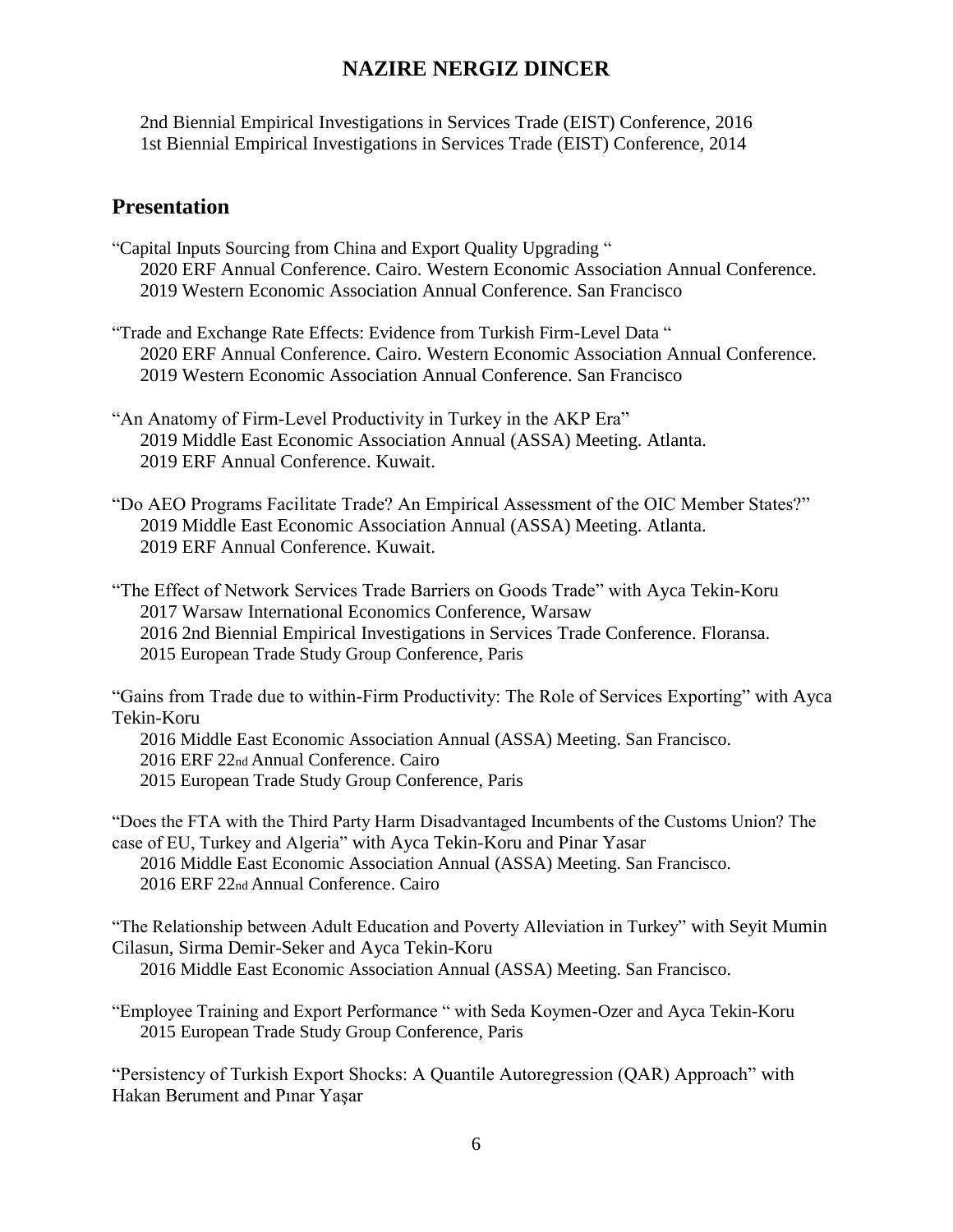2015 Annual Meeting of the French Economic Association; Lyon; France

- "A League of Their Own: Services Exporters" with Ayca Tekin-Koru 2015 Economic Research Forum, Tunis, Tunisia 2014 Empirical Investigations in Services Trade, Ankara 2014 Annual Meeting of The French Economic Association; Lyon; France 2013 Econ Anadolu 3rd Annual Conference, Eskişehir, Turkey 2013 European Trade Study Group Conference, Birmingham, UK "How Economic Growth Affects Participation in Adult Education" with Ayca Tekin-Koru
- 2013 Middle East Economic Association 13th Annual Meeting, Speyer, Germany 2013 Econ Anadolu 3rd Annual Conference, Eskişehir, Turkey
- "Identification of Current Account Deficit: The Case of Turkey" with Pınar Yaşar 2013 Economic Research Forum 19<sup>th</sup> Annual Conference, Kuwait, Kuwait

"Transportation Sector in Turkey" with Sübidey Togan 2014 Empirical Investigations in Services Trade, Ankara 2012 Femise Annual Conference, Marakesh, Morocco

#### **REFEREEING**

Journal of Financial Stability Journal of Money, Credit and Banking Journal of International Money and Finance IMF Staff Papers Journal of Economic Integration Applied Economics Emerging Markets Trade and Finance Financial History Review International Economics Singapore Economic Review Economic Modelling Physica A International Finance International Journal of Central Banking Bulletin of Economic Research Economic Issues Southern Economic Journal Iktisat, Isletme ve Finans

## **TEACHING EXPERIENCE**